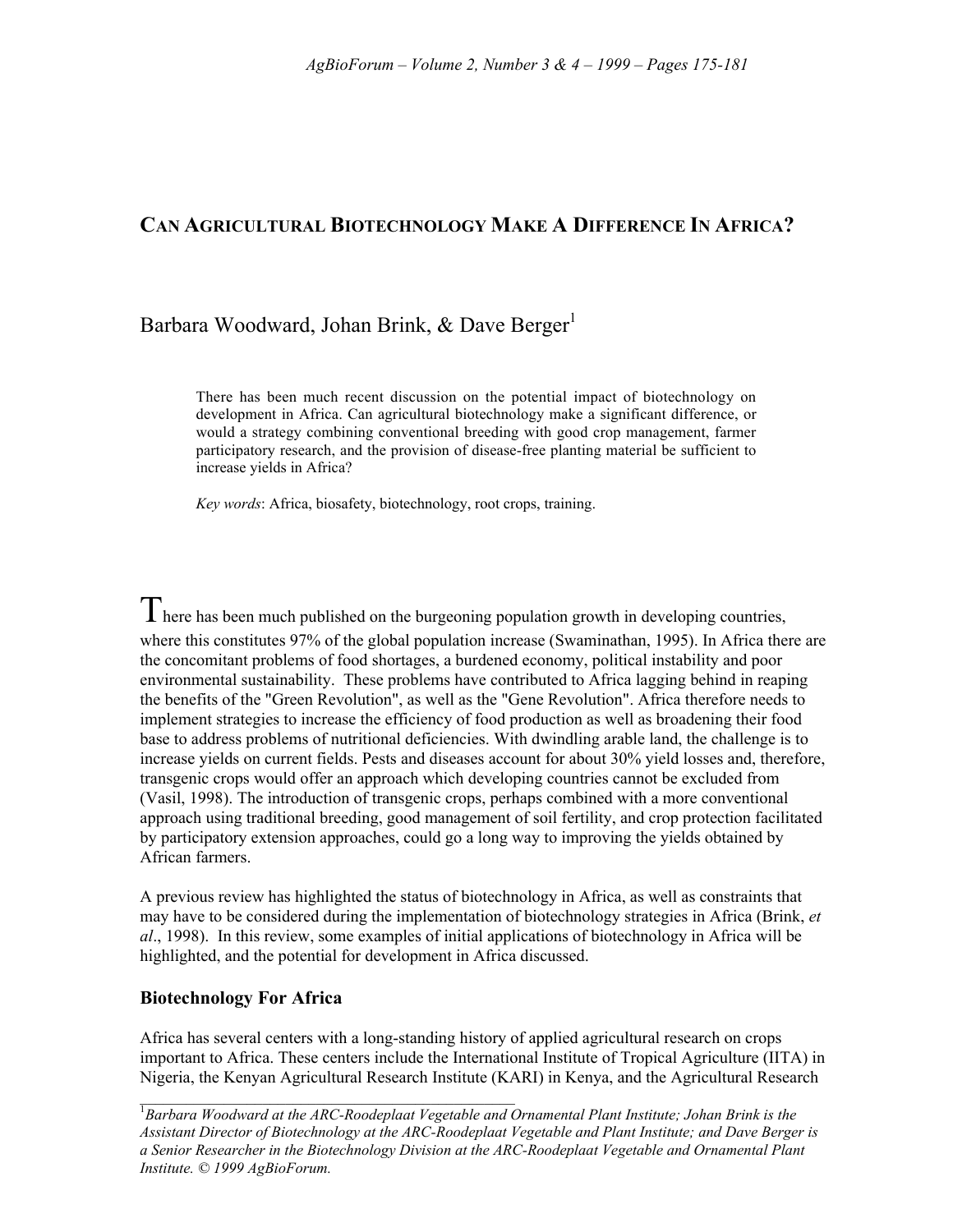Council (ARC) in South Africa. More recently, the Agricultural Genetic Engineering Research Institute (AGERI) in Egypt was established. In addition, there are many other smaller research organizations and universities with well established biotechnology facilities. Generally, tissue culture techniques are easiest to implement initially, and micropropagation is a valuable and much-used technique in Africa for the multiplication of many vegetatively propagated food crops such as cassava, sweet potato, yam, potato, banana and plantain.

#### **Sweet Potato**

Virus elimination techniques have been used for the last 20 years at ARC-Roodeplaat in a scheme for the production of disease-free sweet potato planting material. This disease-free material is used for all the commercial planting of sweet potato in South Africa, and has been an efficient way of suppressing the level of disease present in the field (Van Zijl & Botha, 1998).

In addition, transgenic approaches are being developed for sweet potato cultivars important to resource-poor farmers in Africa. Transgenic sweet potato resistant to sweet potato feathery mottle virus has been produced at KARI in a program funded by the United States Agency for International Development (USAID), and Monsanto (Wambugu, 1999). Another program involves the engineering of resistance to weevil in sweet potato, which is a collaboration between American and African laboratories. At Tuskegee University, South African sweet potato cultivars are being transformed by a South African researcher (as part of an international team of researchers), with a gene to increase essential amino acid levels in the tubers. With other sweet potato cultivars this research has shown to be extremely successful (Egnin *et al*., 1999), with transgenic sweet potatoes containing up to five times the normal protein levels. There is enough evidence to show that transgenic technologies could be successfully transferred to African laboratories, if certain constraints can be overcome. There is also every reason to believe that there can be a smooth and sustainable transfer of the technology to the field, and that farmers will be able to benefit from these crop-protection transgenic strategies (Wambugu, 1999). Existing channels for the distribution of planting material, such as the Sweetpotato Vine Grower's Association in South Africa, could provide an efficient means of making transgenic plants available to farmers in a form that is familiar to them.

#### **Potato Biotechnology - From North And South Africa**

In two separate programs, field trials of transgenic potatoes have been carried out since 1997 in Egypt and in South Africa. The Egyptian program, sponsored by USAID involves research agreements between AGERI, Michigan State University (MSU), and several other U.S. institutions. Field trials of potato engineered to express the *Bacillus thuringiensis* CryV protein, which is toxic to the potato tuber moth, were carried out at AGERI in Egypt in 1997 and are now entering their third year of assessment.

At the same time, in South Africa at ARC-Roodeplaat local potato cultivars which had been engineered in-house with the coat protein of the potato leaf roll virus (Murray *et al.*, 1998) were planted in the first field trial of transformed potatoes in South Africa (Berger *et al.*, 1998). Potatoes South Africa (PSA), the potato commodity organization of South Africa, funded this program. Current research is focussing on transforming potato cultivars important for resource-poor farmers. Potatoes containing the viral coat protein gene to control potato virus Y, and lines with increased expression of a CuZn superoxide dismutase gene for increased tolerance to abiotic stress, are also ready for field-testing. Potatoes South Africa also fund the maintenance of the national *in vitro* potato cultivar collection located at ARC-Roodeplaat (Van Zijl & Botha, 1998).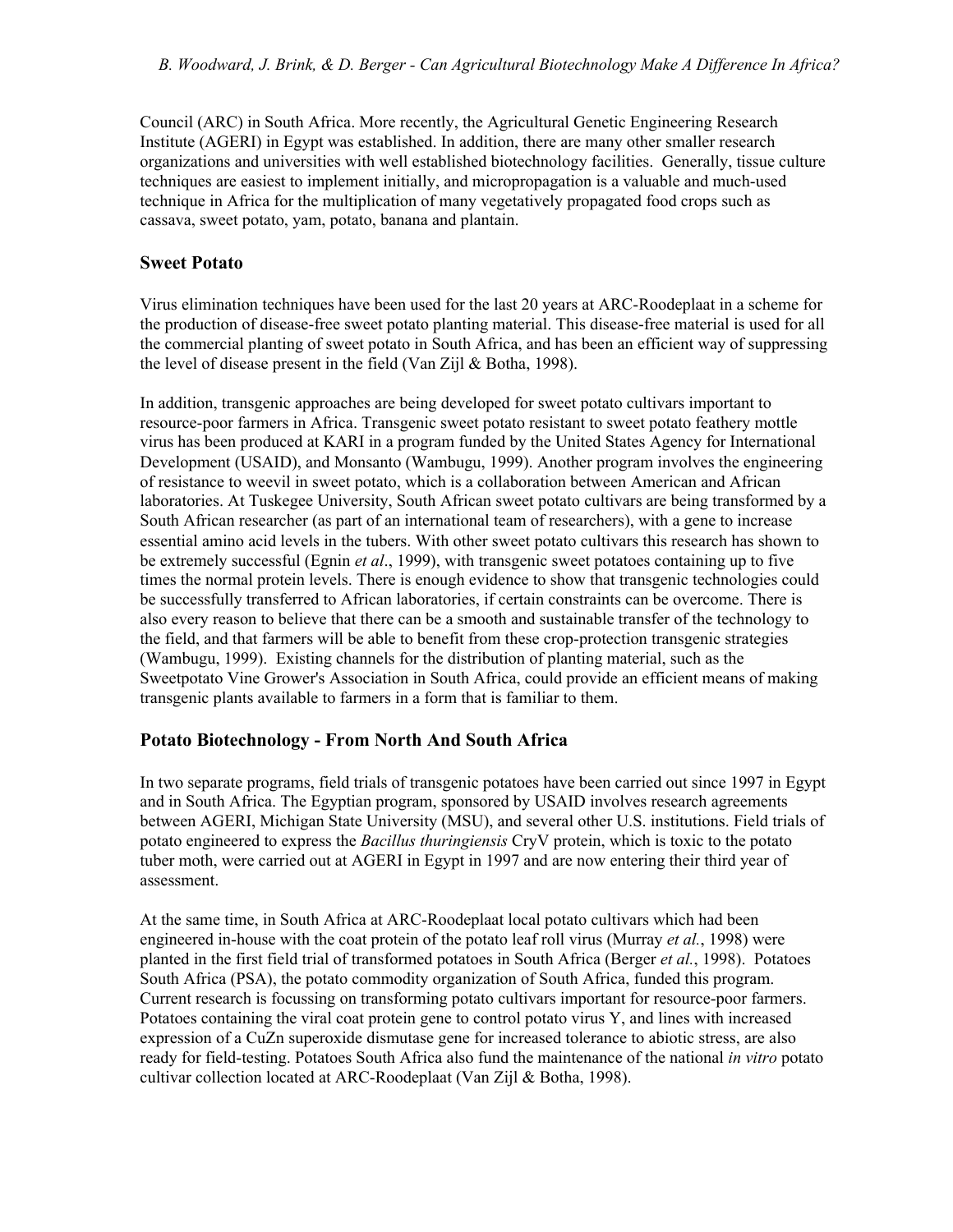## **A Minor Root Crop "Re-Introduced"**

At ARC-Roodeplaat in South Africa, the Biotechnology Division has shown that it is possible to use tissue culture techniques to benefit resource-poor farmers. In a project funded by UNESCO's University-Industry Science Partnership Program in Africa (UNISPAR), an indigenous crop, once part of the diet of rural communities in the Northern Province, was re-introduced into the area. The "Wild" or "Livingstone" potato (*Plectranthus esculentus* N.E.Br) is an indigenous, semi-domesticated plant (Allemann & Coertze, 1996). In the past, the crop was planted by resource-poor farmers in the Northern Province and, although popular, planting material became neglected and was eventually lost to the community.

Tissue culture provided a way of rapidly producing planting material where field propagation is very slow. Planting material was provided to 18 members of the "Matetlwa Farmers" Association for reestablishment of the crop. The popularity of the Wild potato is borne out by the fact that this year almost 60 farmers have indicated that they would like to plant the crop. This nutritious crop, which contains high levels of protein (around 7%) and several essential amino acids, could make a significant contribution to household food security and the broadening of the food base of this community. This crop has been incorporated, together with maize, in a program of participatory extension (Hagmann *et al*., 1998) funded by GTZ and the Northern Province Department of Agriculture in South Africa. The aim of this participatory scheme, which has been very successful in Zimbabwe, is to assist farmers in setting and fulfilling their own developmental goals.

## **Maize Genetic Engineering In Africa**

Genetic engineering of maize in South Africa was partly pioneered by the Food Science and Technology Division (Foodtek) of the CSIR, as well as the Department of Microbiology of the University of Cape Town (UCT). CSIR-Foodtek reported on Hi-II maize transformation in 1998 (O'Kennedy, *et al*., 1998). A collaborative project to engineer maize for fungal resistance was embarked upon in 1995 by the ARC-Roodeplaat and CSIR-Foodtek. This program, funded by maize producer organizations in South Africa, used a polygalacturonase-inhibiting protein (*pgip*) gene isolated from bean to confer fungal resistance to the serious fungal pathogen, *Stenocarpella maydis*, which causes severe yield losses and quality downgrading in maize in South Africa (Van Rensburg  $\&$ Ferreira, 1997).

The problem of Maize Streak Virus (MSV) in Africa is being addressed in a collaborative research program to produce engineered maize resistant to MSV. This program is funded by the United States Rockefeller Foundation and Novartis, and involves the International Service for the Acquisition of Agri-Biotech Applications (ISAAA), KARI, the International Center for Insect Physiology and Ecology in Kenya, UCT in South Africa, and the John Innes Center in the United Kingdom (Wambugu, 1999).

## **Applications Of Biotechnology To Vegetatively Propagated Crops In Africa**

*In vitro* propagation of vegetative crops is a second-generation biotechnology activity that can be successfully applied in developing countries. Cassava, yam, bananas, and plantains are important crops in Africa, and biotechnology has made significant contributions to their improvement. At IITA, biotechnology has been used for the last ten years as a tool for improvement of these crops. An extensive *in vitro* genebank of cassava and yam is maintained here for distribution worldwide. Tissue culture methods and cryopreservation techniques have been developed for these crops. In the case of yam, a molecular genetic linkage map has been developed, and putative transgenic shoots obtained.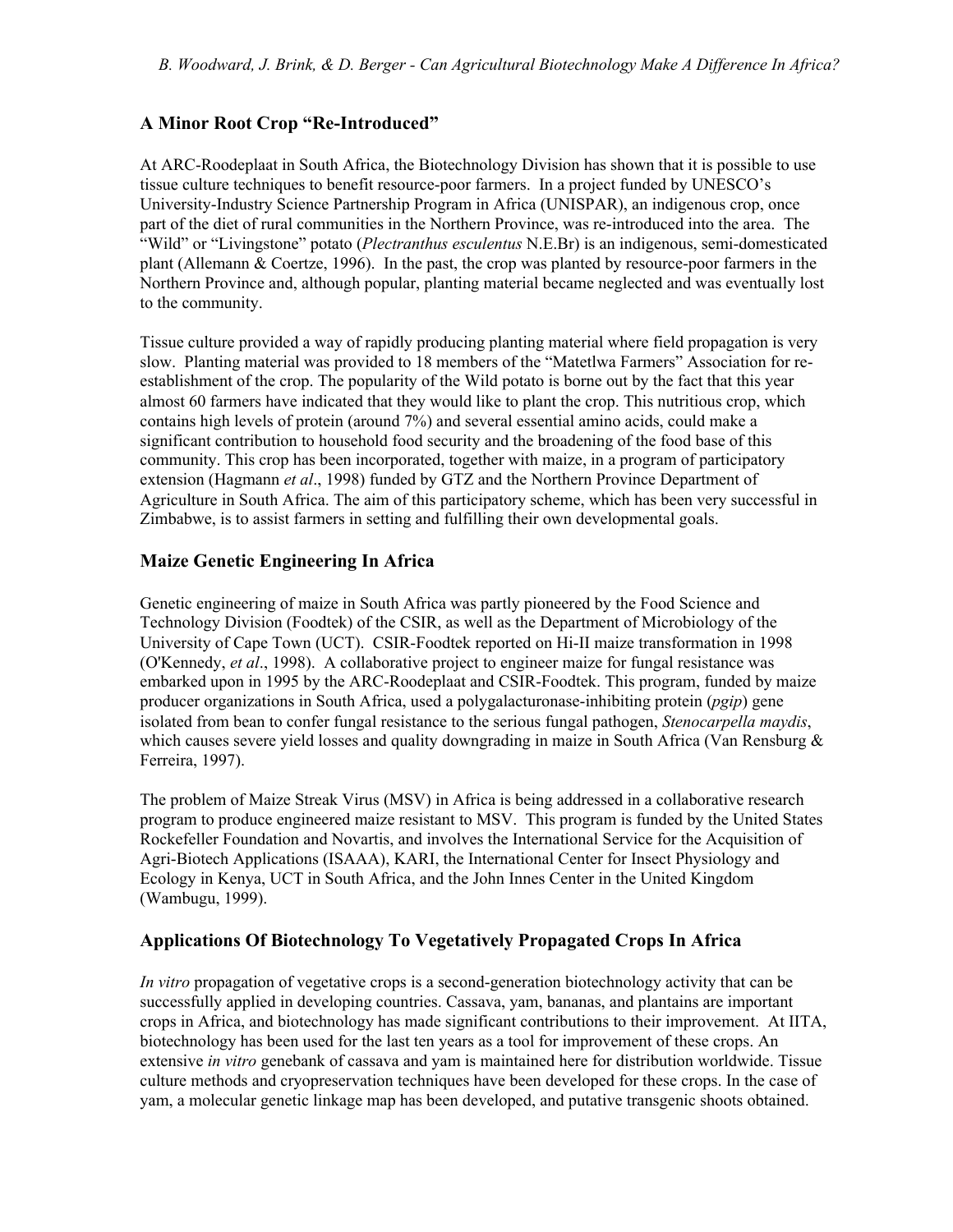A polymerase chain reaction (PCR) test for yam virus II has been developed in a collaborative project with the Natural Resources Institute (NRI). This sensitive test has been useful in the program to distribute improved varieties to farmers.

In the case of banana, RAPD markers linked to A and B genome sequences have been identified and tissue culture used for mass propagation. Several diagnostic tests have also been developed for detecting banana streak virus, in collaboration with the John Innes Center and the World Bank. Research on regeneration and transformation techniques in cassava are being carried out at ARC-Roodeplaat in South Africa and IITA in Nigeria. Here, techniques of organogenic regeneration (Li *et al*., 1998), developed in Switzerland, have been successfully applied in both laboratories through a technology transfer activity.

## **Training Of African Scientists**

Training of African scientists has taken place at two main training centers in Africa. One is at IITA, where training is a major activity of the Biotechnology Unit. Between 1990 and 1995 about 50 African scientists were trained and six students completed Ph.D. degrees. The training activities included three annual workshops on the use of monoclonal antibodies for the detection of crop viruses, which were attended by 35 scientists from 19 countries.

The Life Science Program of UNESCO has been very active in developing countries through their Microbial Resources Centers (MIRCENs) and Biotechnology Education and Training Centers (BETCENs) (Brink *et al*., 1999). These programs are providing training to scientists in Africa, enabling biotechnology to be applied to solve local problems. In 1995, the Biotechnology Action Council (BAC) of UNESCO established a BETCEN, at the ARC-Roodeplaat in Pretoria. Since 1995, a total of 180 scientists from 23 countries have been trained in basic and advanced tissue culture techniques, and applications of molecular markers. In addition to these short-term courses, 11 fellowships were provided for training periods of 2 to 3 months. The International Atomic Energy Agency (IAEA) and the African Regional Co-operative Agreement (AFRA) have also been involved in supporting regional training initiatives in Africa.

One of the more serious problems with training of African scientists is the lack of opportunities for African graduates once they return to their home-countries, and particularly after obtaining degrees in developed countries. Training gained in developed countries using hi-tech equipment to study esoteric topics does often not equip African scientists to return and contribute to growth in their own countries. Some countries in Africa are now sending students for training at South African universities in the hope that graduates will be more willing to return to their home-countries once their studies have been completed.<sup>1</sup>

## **Field Trials Of Transgenic Crops And Commercial Releases Of GMO's**

In the period between 1990 and 1995 there were 25 field trials of transgenic crops in Africa (James & Krattiger, 1996). These involved a variety of crops and introduced traits. Of the field trials, 22 were performed in South Africa, 2 in Egypt and 1 in Zimbabwe. Africa has performed relatively few field trials of transgenic crops compared to the numbers of trials in the rest of the world for the time period 1986-1995. These are, North America (2,438 trials), Western Europe (796 trials), Asia-industrialized (86 trials), Asia-developing (62 trials), Latin America (204 trials), and Eastern Europe and Russia (36 trials) (James & Krattiger, 1996). Since this time, however, several other countries, for example, Kenya, Uganda, Namibia, and Cameroon, have introduced National Biosafety laws and regulations, and discussions are also being conducted in Mauritius, Zambia, Tanzania, Ethiopia, Nigeria, Ghana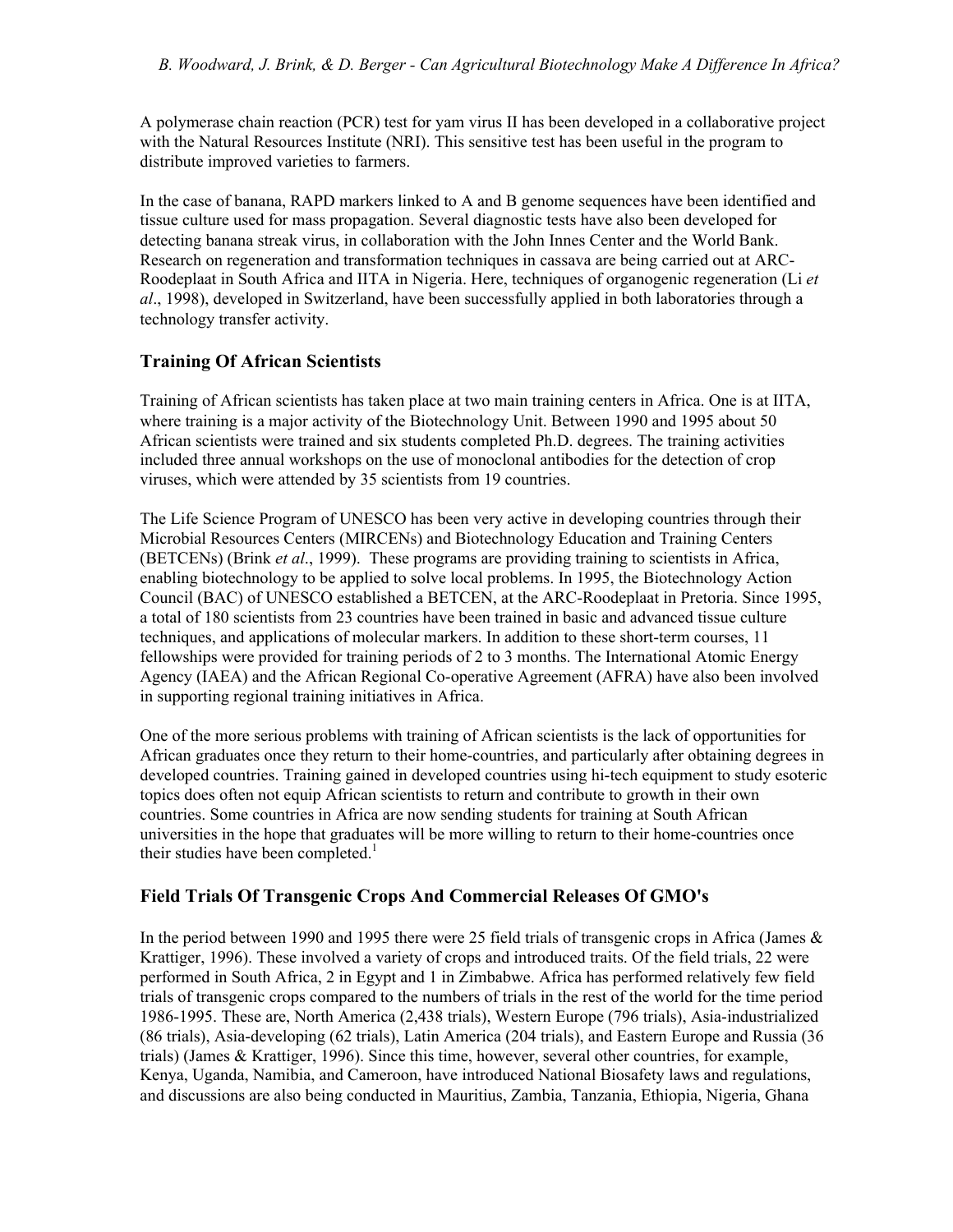and Côte d'Ivoire. As a result, the number of field trials has also increased, and in South Africa between 1996 and 1999, there were 90 applications for transgenic field trials (M. Koch, personal communication). Field tests of transgenic crops have taken place since 1989 in South Africa under strict compliance of the South African Committee on Genetic Experimentation (SAGENE) guidelines. The GMO bill (Act 15 of 1997) has since replaced SAGENE.

In 1998 in South Africa, there were commercial releases of two insect resistant yellow maize varieties. About 1000 hectares of transgenic maize resistant to the local stem borers, *Busseola fusca* and *Chilo partellus,* were planted in the 1998/1999 season. Another release of a genetically modified crop in South Africa has been in cotton. A recent trial release of insect resistant Bt-cotton showed a significant decrease in insecticide use and increases in yield between 17 and 24% for commercial farmers, and 28% for a group of resource-poor farmers. One woman farmer from a rural area in KwaZulu Natal said that she had made \$5,000 more profit than she expected (Koch, October 1999).

## **Gene Discovery For Developing Countries**

Over 50 years ago, Nicolai Vavilov alerted the scientific community to the value of conserving plant genetic resources to identify useful genes for breeding programs. More recently, Tanksley and McCouch (1997) highlighted the usefulness of molecular tools to plant breeders. In developing countries there is a need to build capacity in gene discovery, where in the absence of such programs, many of the crop genetic engineering projects are "copycat" applications using existing genes from developed countries. These may not necessarily provide the most effective solutions to local problems in developing countries. In addition to this, Africa contains an abundance of untapped, indigenous knowledge and genetic wealth, which could benefit developed and developing countries. There has also been concern expressed that the Biodiversity Convention does not clearly entrench adequate intellectual property right (IPR) protection for indigenous knowledge (Noiville, 1996). There is also a school of thought that IPRs are inappropriate when applied to plant genetic resources in developing countries, since this benefits industrialized countries (Mooney, 1996). A more practical approach, however, would be to build local capacity in developing countries, in collaboration with developed countries, in order to identify local genetic wealth, and then use this to address specific local problems.

## **Conclusion**

The application of plant biotechnology techniques, in conjunction with conventional plant breeding and good crop management, can play a major role in ensuring food security and adequate nutrition in Africa. In this paper we have provided examples of initial successes in the application of plant biotechnology techniques. Strong leadership, effective priority-setting, and adequate working opportunities for scientists are, however, required to provide incentives for the establishment of capable biotechnology groups. Participatory extension approach programs could be an ideal channel for the implementation of biotechnology products, as well as endowing resource-poor farmers with the confidence to develop and apply solutions to some of their problems.

Africa's advantage is its valuable biodiversity, which can earn revenue for its people not only through tourism, but also through bioprospecting, if the value-addition remains in Africa. Programs to build capacity in African laboratories to identify, classify, and utilize the continent's biochemical and genetic diversity will go a long way towards bringing the promise of biotechnology to Africa.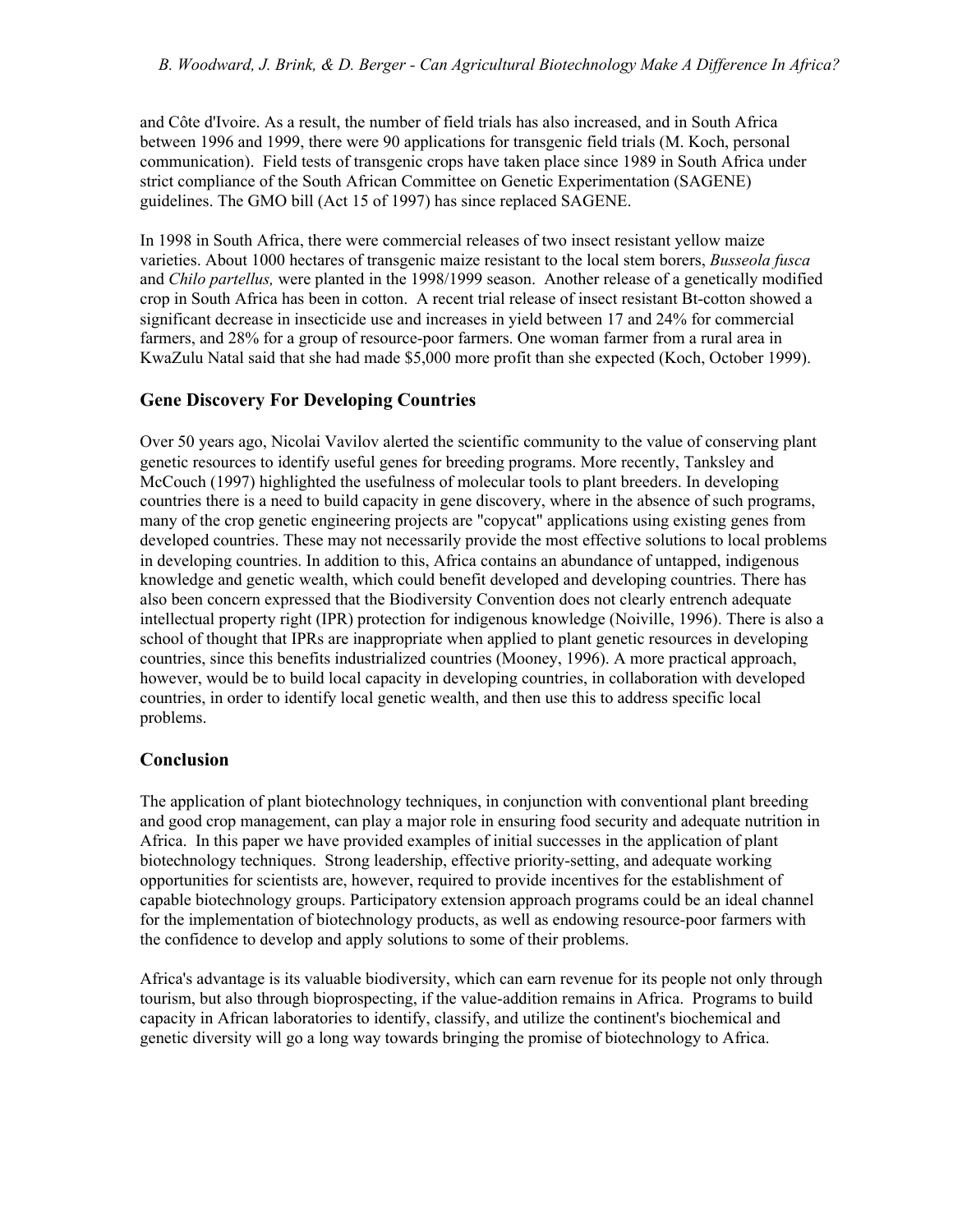#### **Endnotes**

 $1$  For a comprehensive review on biotechnology activities in South Africa see Rybicki (1999).

#### **References**

- Allemann, J.A. & Coertze, A.F. (1996). Wild potato (ARC-Roodeplaat Vegetable and Ornamental Plant Institute, Information Sheet A2 - Indigenous Root Crops). Pretoria, South Africa: ARC-Roodeplaat Vegetable and Ornamental Plant Institute, Private Bag X293, Pretoria, 0001.
- Berger, D.K., Thompson, G.J., Visser, A., Viljoen, M.A. & Murray, S.L. (1998). Field trial of transgenic potatoes transformed with the potato leafroll virus coat protein gene. Paper presented at the  $36<sup>th</sup>$  Congress of the South African Society for Plant Pathology, Drakensberg, South Africa.
- Brink, J.A., Prior, B. & DaSilva, E.J. (1999). Developing biotechnology around the world. Nature Biotechnology, 17, 434-437.
- Brink, J.A., Woodward, B.R. & DaSilva, E.J. (1998). Plant biotechnology: A Tool for development in Africa. Electronic Journal of Biotechnology, 1(3), 1-12. Available on the World Wide Web: http://www.ejb.org.
- Egnin, M., Prakash, C.S., Walker, M., Shireen, K., Pace, R., Jaynes, J. & Nakamura, K. (1999). Enhanced protein content and quality in sweetpotato engineered with a synthetic storage protein gene. Paper presented at the Plant Biology '99, Annual meeting of the ASPP, Baltimore, MD.
- Hagmann, J., Chuma, E., Murwira, K. & Connolly, M. (1998). Learning together through participatory extension (Department of Agricultural, Technical and Extension Services). Harare, Zimbabwe.
- James, C. & Krattiger, A.F. (1996). Global review of the field testing and commercialization of transgenic plants, 1986 to 1995: The first decade of crop biotechnology (ISAAA Briefs No.1). ISAAA: Ithaca, NY.
- Koch, M. (October, 1999). Personal communication.
- Li, H.-Q., Guo, J.-Y., Huang, Y.-W., Liang, C.-Y., Liu, H.-X., Potrykus, I. & Puonti-Kaerlas, J. (1998). Regeneration of cassava plants via shoot organogenesis. Plant Cell Reports, 17, 410-414.
- Mooney, P. (1996). The butterfly rises. In M. Baumann, J. Bell, F. Koechlin & M. Pimbert (Eds.), The Life Industry (pp. 192-194). London: Intermediate Technology Publications.